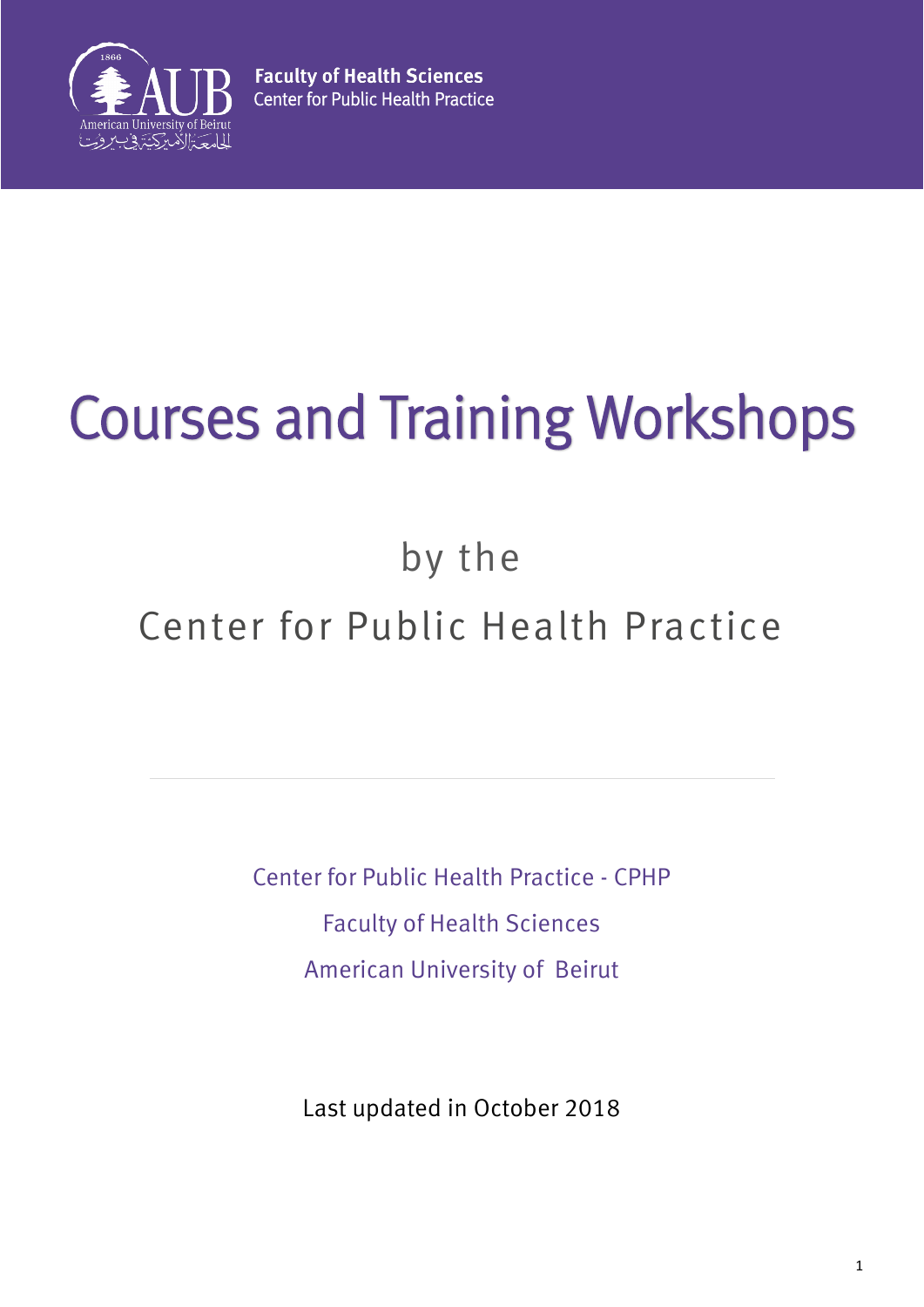# Background

This document describes the capacity building component of the Center for Public Health Practice (CPHP) in the Faculty of Health Sciences (FHS) at the American University of Beirut (AUB). The courses and workshops offered by CPHP are in the form of short executive courses/training opportunities in Arabic/English/Anglo-Arabic in the MENA region. The document provides a comprehensive background on the training capabilities and examples of successful capacity building programs by the Center for Public Health Practice (CPHP) of the Faculty of Health Sciences (FHS).

Owing to its participatory and collegial team, today, CPHP continues to lead in capacity building programs in Lebanon and the Arab region. For the past five years, the center has developed and implemented several training programs and projects that were capacity-building initiatives. Some of those include a set of skills building and peer education programs in Iraq for Iraqi youth, training on Social and behavior change communication (SBCC), workshops on management skills and community mobilization, fundraising, data analysis and management, data manipulation, as well as courses on Public Health in Complex Emergencies. Most of the above capacity building initiatives were implemented jointly with international organizations, UN agencies and NGOs. In designing, delivering, and evaluating these workshops, CPHP relies on a rich pool of technical human resources within FHS, the larger AUB and external consultants who are deeply involved in all stages of work. The trainings are all based on adult learning principles that encompass experiential learning and include interactive training methodologies and techniques

# Workshops and courses offered

### 1. Health promotion and community health

#### » Social Behavior Change Communication

A ten-day workshop that introduces learners to Social Behavior Change Communication (SBCC) approach to promote various desired behaviors using contextually appropriate, culture- specific and audience-targeted communication strategies.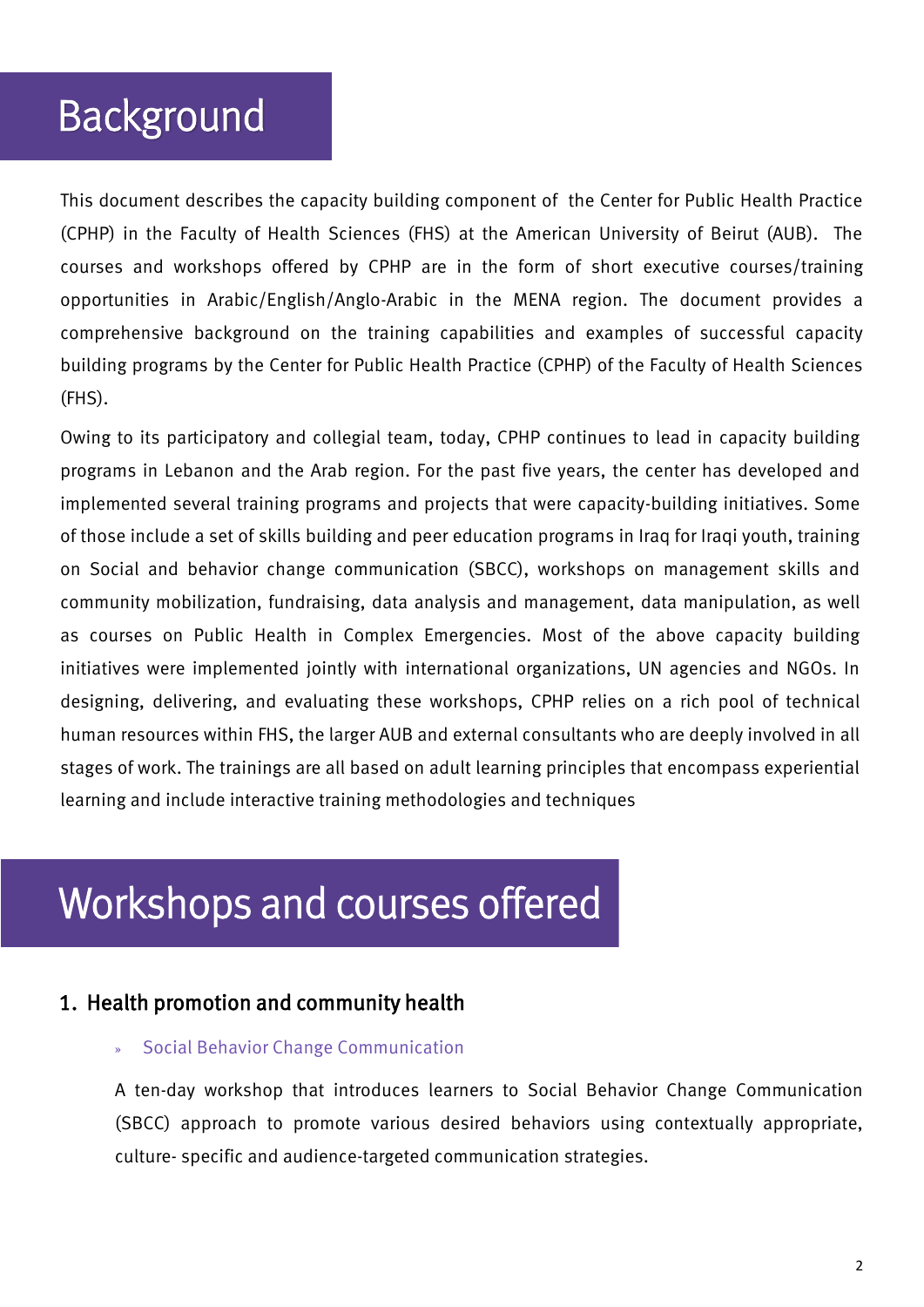During the workshop participants will develop an understanding of SBCC-related theories and models, and will acquire skills in planning SBCC programs using evidence & research in addition to developing communication materials in a creative manner, and finally to monitor and evaluate their programs.

(This workshop can be reduced to 5 days, depending on the learning outcomes and level of participants or the it can be divided into mini workshops on each phase).

» Interpersonal Communication skills (IPC) & Community Mobilization for outreach workers

A 5-day workshop that provides learners with the knowledge & skills needed by fieldworkers to succeed in their IPC activities. It allows learners to adopt a systematic methodology in IPC for behavior change.

During the workshop, learners will utilize verbal and nonverbal communication skills and understand the barriers and obstacles to effective speaking, listening, persuasion and negotiation skills. Learners will design, implement & evaluate behavior change awareness sessions and home visits in the community using the GATHER approach. They will also undertake power and catchment area mapping, and develop a set of tailored intervention activities to influence key influencers.

#### » Social Marketing

A three-day workshop designed to provide learners with an overview of the basic principles, practices, and outcomes in Social Marketing applied to health promotion, public health, as well as social and behavior change. It allows learners to understand how Social Marketing can be applied to various public health issues, and explores innovative approaches to social marketing in the areas of mobile and social media, branding and brand research.

#### **Communication**

A three-day workshop where learners go through the fundamentals of communication in the context of their work within their organizations. The workshop covers communication strategy, tactics, content and message development, as well as media channels and their usages. At the end of the workshop, the learners are able to make use of sound communication principles in service of their strategy and mission.

#### » Introduction to Advocacy

A three- day workshop that introduces learners to the basics of advocacy including an overview of advocacy concepts and the role of different stakeholders in advocacy.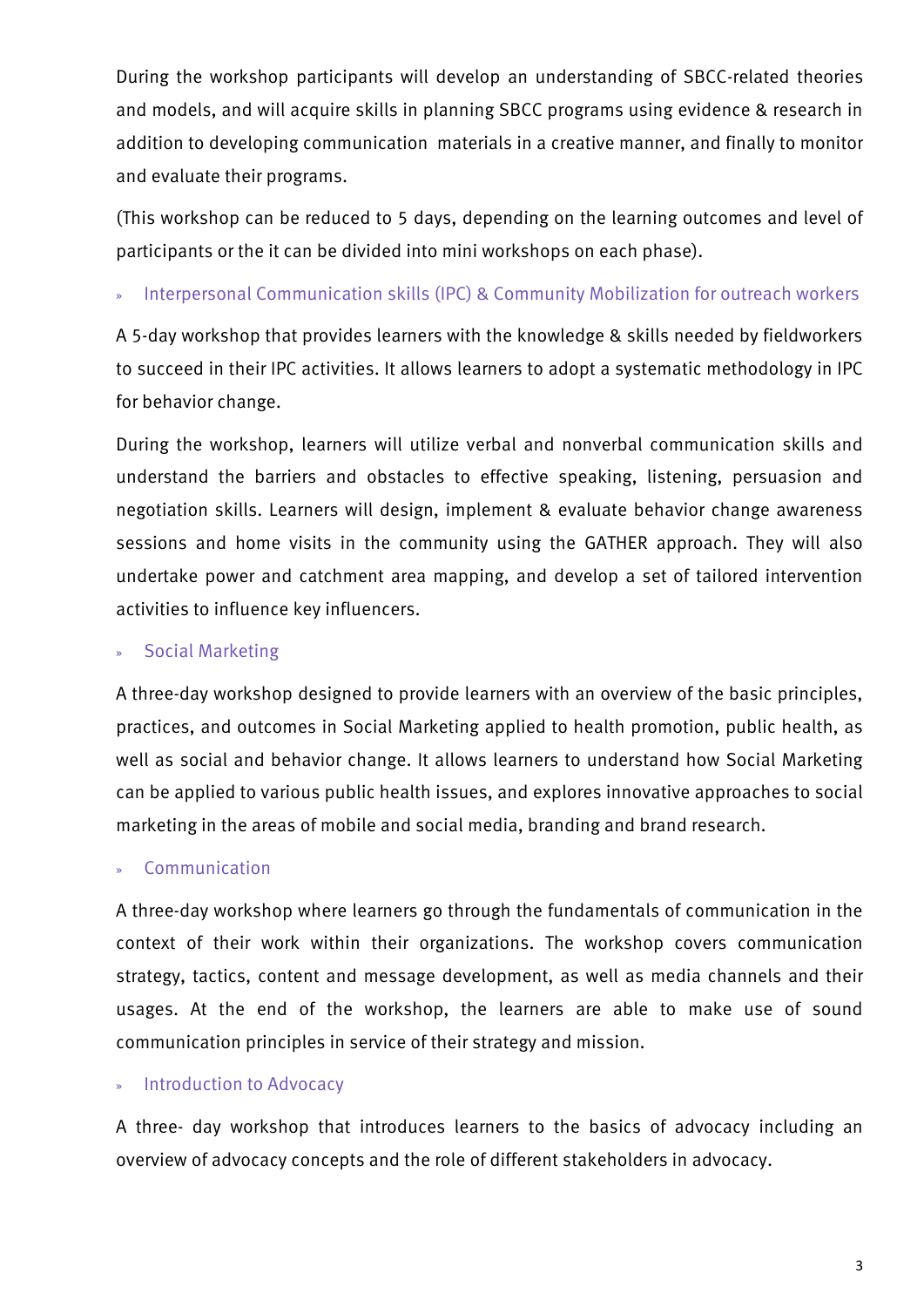During this workshop, learners demonstrate skills for developing an advocacy plan for the organizations that is supported by research and focused on influencing policy and decision making using different types of advocacy tools. It also offers guidance on the different ways for working with the media.

#### » Introduction to Monitoring & Evaluation

A five-day workshop that offers a comprehensive, hands-on guide to current approaches and tools for measuring project progress and results. It introduces learners to the basics of M&E, Theories of Change and results frameworks in preparation for M&E. It trains them on planning and collecting data for measuring results. It develops their skills for interpreting data, planning and managing an external evaluation, and understanding how to effectively communicate findings from M&E to a variety of interested parties.

### 2. Research methods, demography & population health

#### » Introduction to Public Health

A one and half-day workshop that focuses on the definition of public health, its importance, related indicators and the social determinants that affect it. It helps the learners to understand the link between development and population health. The importance of this workshop is that it builds on concrete examples of health issues that have already been dealt with in the media and gives trainees the opportunity to conduct constructive criticism and propose more efficient and credible alternative treatment. It also takes into consideration the ethical and professional dimensions of dealing with sensitive issues and respecting privacy and confidentiality in analyzing data and information.

» Data Management, manipulation and quantitative analysis

A five-day workshop that introduces learners to (i) intermediate data management techniques and (ii) descriptive and inferential statistics. It familiarizes learners with basic statistical theory, and application of statistical methods on Excel, SPSS and Stata.

#### » Qualitative Analysis

A two-day workshop that covers the philosophical underpinnings of qualitative methodologies and provides learners with an overview of qualitative research methods used in public health. It introduces learners to the in-depth evaluation of a research question that can't be answered through the use of numbers. It also covers the methods of research used to determine the how and why of behaviors and decisions as well as to explore people's beliefs and attitudes.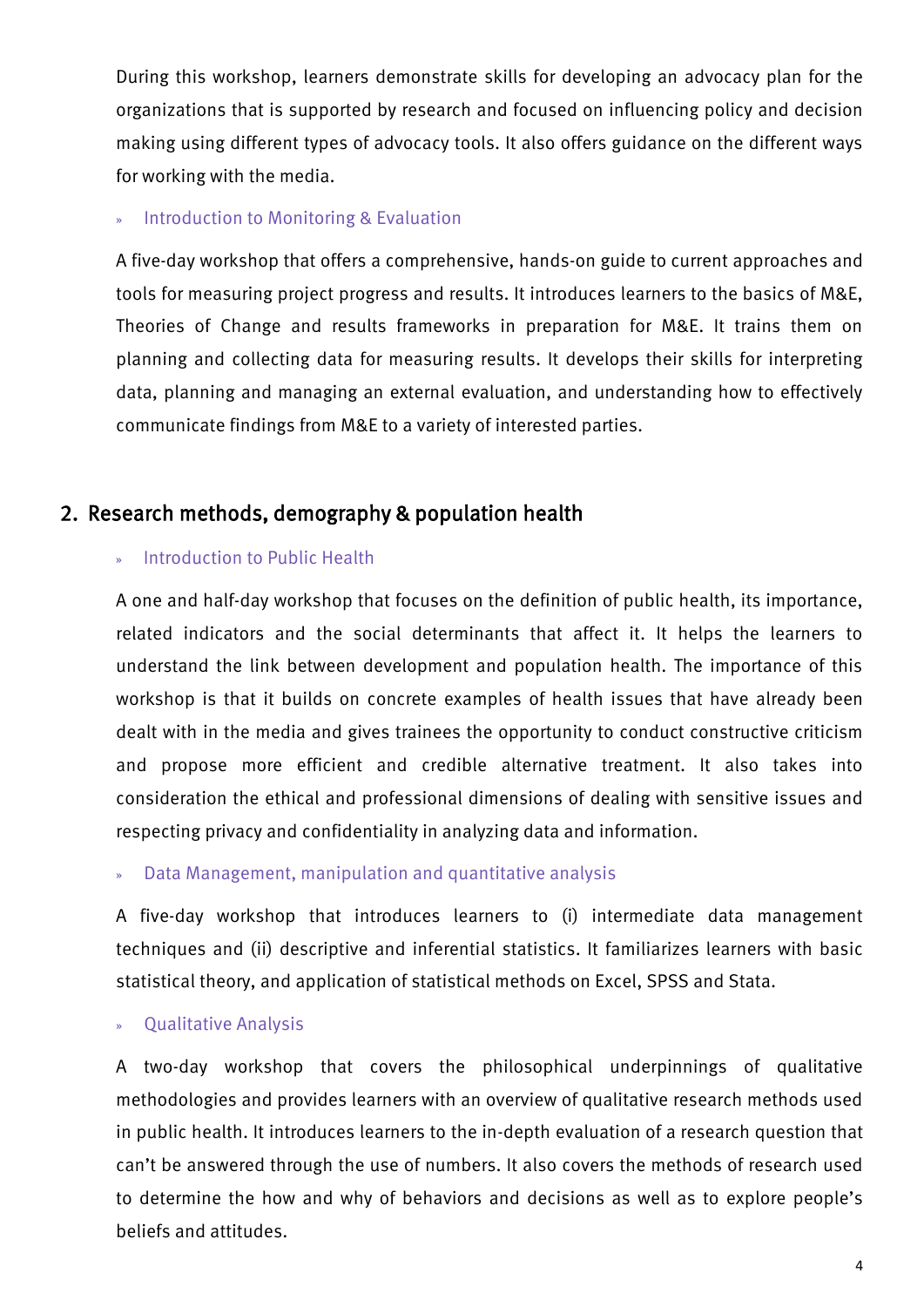#### » Demography and Population Projections

A two-day workshop introducing learners to the basic concepts of demography and the statistical study of human populations. It introduces them to the (i) main sources of data that are used for demographic estimation and summarizes their advantages and disadvantages, (ii) the components of demographic change: fertility, mortality and migration. It also discusses the key measures of fertility and mortality needed to implement a basic population projection model for a population that is closed to migration. It also covers some of the basic principles of cause of death reporting.

» Policy-Related Health System Research and Analysis

A three-day workshop that aims to raise the understanding of learners on evidence-informed policymaking and Health Policy and Systems Research and their value. It provides an overview of evidence-informed policymaking including why evidence-informed policymaking matters, what constitutes evidence, how to package and communicate evidence to policymakers and where to access evidence. The workshop also gives an overview of Health Policy and Systems Research including its definition and its key elements. It provides learners with some key databases that can help readers access and find research evidence on policy issues.

#### 3. Health Management

#### » Program Planning in Public Health Using Evidence to Enhance Effectiveness.

A 5-day workshop offers learners a comprehensive approach on how to use evidence in program development, more specifically, in the assessment, prioritization, planning, implementation and evaluation. It highlights the linkages between data systems and program initiatives, learners will learn how to access and interpret existing evidence, and how to utilize this evidence to develop effective program plans.

#### » Strategic Planning in Health Management

This course imparts to healthcare leaders the skills needed to develop strategic plans to position their organization for long-term success. It focuses on the management framework for identifying, communicating, crafting, and managing strategic goals throughout a healthcare organization. It sheds the light on practical elements related to the usage of Results Based Management to translate the Strategy into an action plan. It allows learners to develop SWOT analysis and action plans based on set priorities.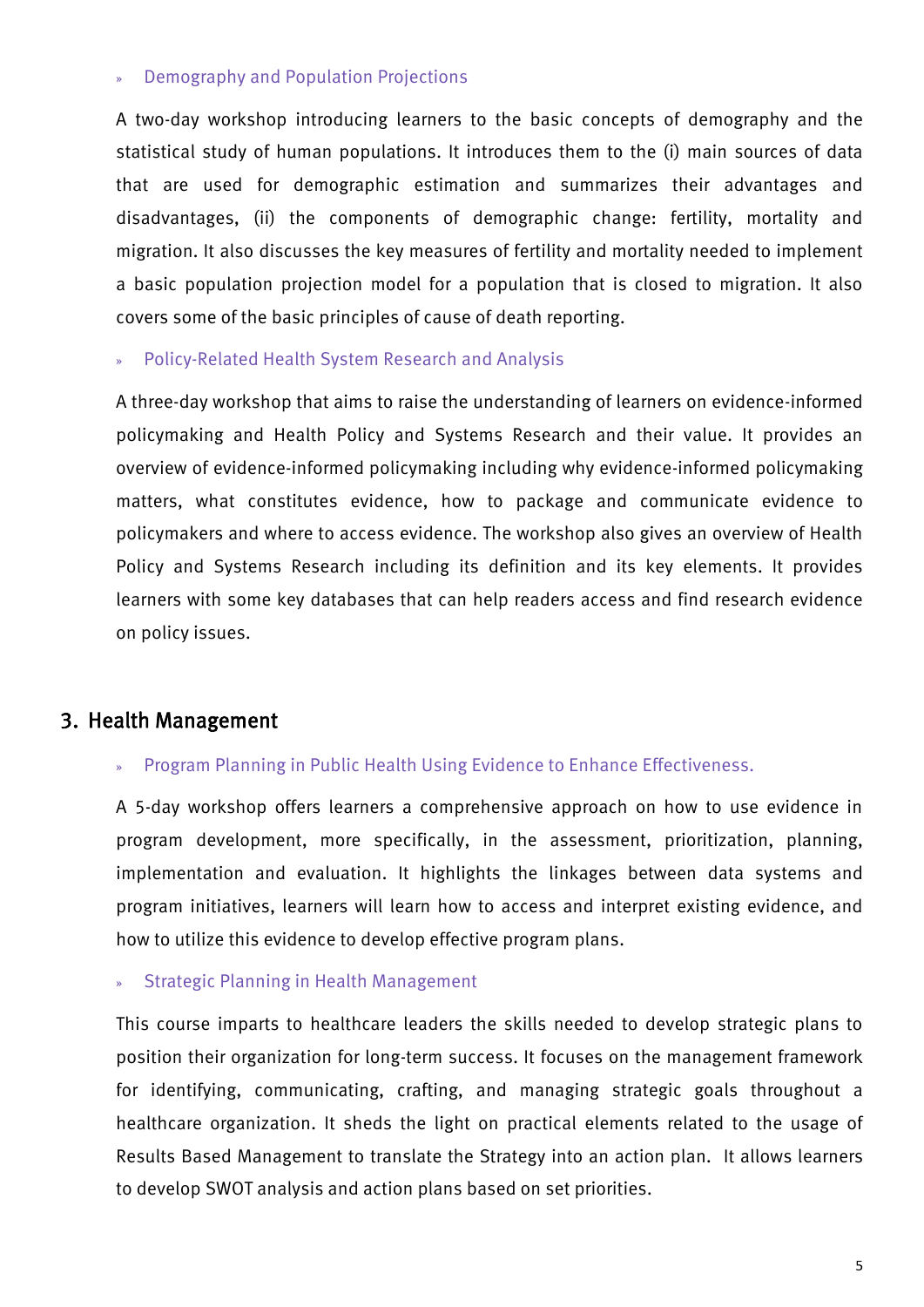#### » Health Economics

This course introduces learners to the methods of applying the principles of microeconomics and macroeconomics to the health field, utilizing the techniques of microeconomics to the study of prices and markets in the health field, and developing competence in cost effectiveness, cost benefit and utility analysis.

» Costing

This course aims at introducing the key elements contributing to health care costs. It also covers basic accounting concepts and financial management techniques such as cost allocation, time value of money, pricing and service decisions, and budgeting that are most critical to managerial decision making within healthcare organizations.

#### » Cost Containment

This course introduces learners to various health plans and reimbursement schemes that have been proposed to curtail the rise in health cost. It also discusses access, efficiency, cost-effectiveness and equity as being the driving forces behind the policy debates into cost-containment.

#### » Health Efficiency

This course focuses on ways and means to make efficient use of available resources to improve access and delivery of health care at the national and local levels. It shall examine alternative approaches to managerial and resources management, mobilization and allocation leading to improved performance, efficient use of resources and reduction in cost and spending.

#### » Health Financing

The course discusses the different sources of financing health care and focuses on the role of the government in raising funds through taxes and social security, and in regulating public and private insurance. It discusses the various implications of financing policies on equity, efficiency and financial protection.

#### » Health Research Methods

This course presents an overview of the principles of quantitative and qualitative research methods aimed at imparting some practical research skills. By becoming familiar with the research process, learners are equipped to critically appraise published research and communicate their research findings.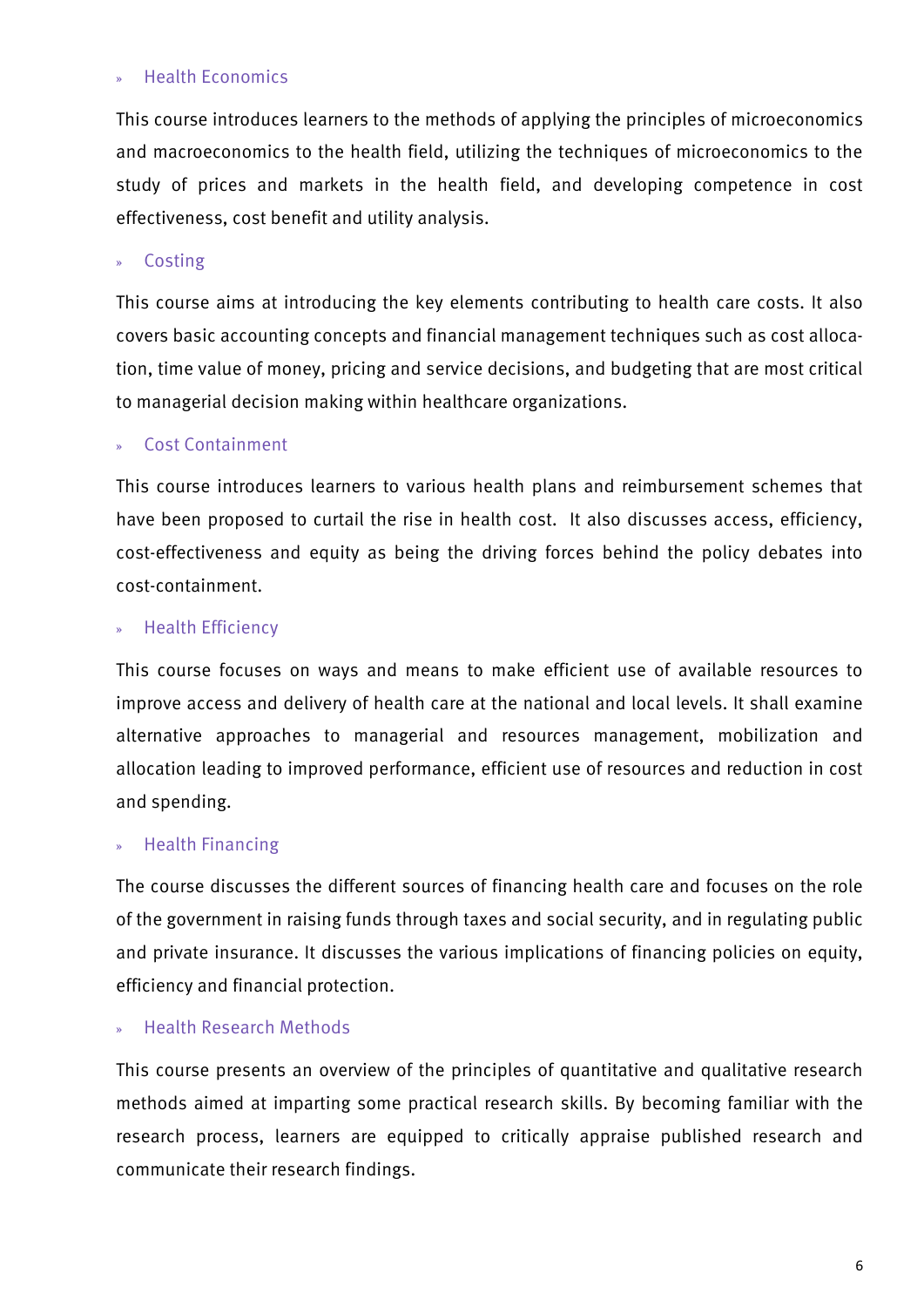#### » Health Project Management

This course exposes learners to current project management trends, best practices, and strategies (planning, organizing and managing resources) that can aid in better management of projects and programs in health care settings. It focuses on new project management tools, better project governance, improved collaboration with stakeholders, information reporting using metrics, key performance indicators (KPIs) and dashboards.

» Knowledge and Change Management

This course acquaints learners with evidence-based approaches in health care organizations including how information and knowledge can cure organizational ills and dysfunctions and how to gain competitive advantage with evidence. It covers decision-making models and challenges of why leaders and managers do not use evidence in making decisions.

### 4. Other workshops of relevance

#### » Introduction to Fundraising

A three-day workshop, where learners strengthen their understanding of the many dimensions of the work involved in raising funds for their organizations. The workshop covers the basics of the fundraising cycle, an overview of the landscape of donors (institutional, foundations, individuals) and fundraising techniques (grants, online, individual etc.). Learners gain a clear understanding of the link between fundraising and communication, and between fundraising and good internal capacity to manage new funding. They also receive guidance on proposal writing.

*(We offer more advanced workshop on advocacy fundraising for learners who, after finishing the introduction, want to deepen their knowledge of one or other aspect of the topic)* 

#### » Training of Trainers

A 10-day workshop where learners are introduced to the general principles and concepts in the design, planning, implementation, and evaluation of training workshops. During the workshop, learners are introduced to adult learning principles and experiential learning.

Participants will practice delivery through several rounds of short presentations and training sessions. Participants will learn how to use advanced training aides and tools including case studies, role-plays, surveys, self-assessments, and Audio/Visual tools.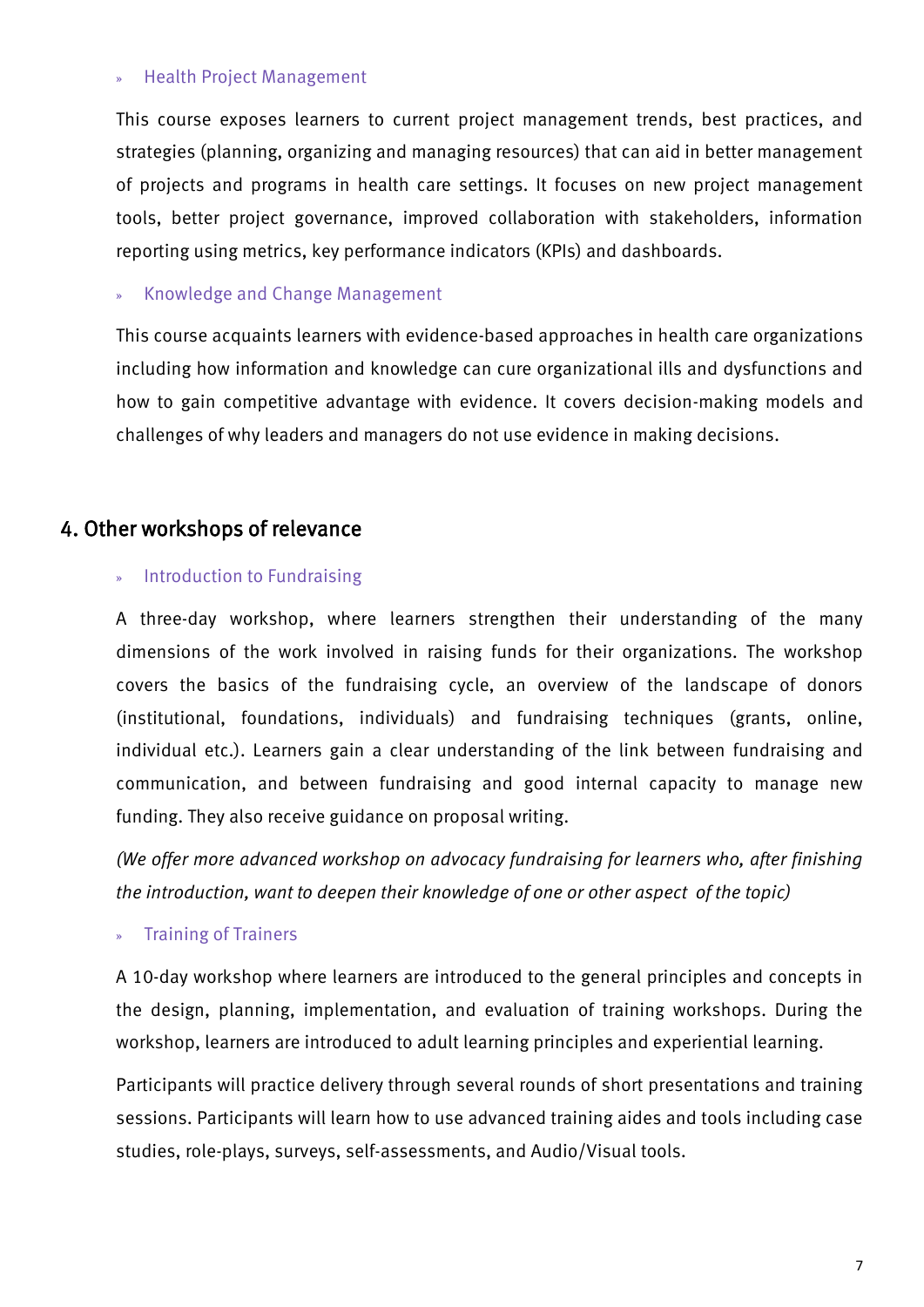# Scope of work/Methodology

### 1. Approach

The workshops are mainly interactive, allowing participants to draw from their own experiences. Participants are expected to engage actively in the discussions and exercises. Our workshops follow participant-centered participatory approaches, namely appreciative inquiry and experiential learning. The training workshops will pursue learning-by-doing approach and will require participants to work individually and in teams.

### 2. Activities

Capacity building programs entail a large number of coordination and technical activities and tasks including the following:

- » Meetings with our partners and trainers to discuss the deliverables and progress,
- » Assessment of the needs of potential participants through an online survey (designed on KOBO toolbox in both English and Arabic),
- » Developing reference material
- » Tailoring training syllabi, agenda, pre-post tests, training curriculum & training material (exercises, cases studies and presentations) based on the perceived needs of the participants from the survey,
- » Implementing the modules by experienced facilitators/trainers based on the previously mentioned approach
- » Providing post-workshop advisory services on a needs basis
- » Drafting program's final report which is a comprehensive report to document the project's process, results and outcomes in addition to challenges, lessons learned and success stories.

### 3. Training Evaluation

» Evaluation of acquired knowledge: A test at the beginning of the program (pre-test) and another at its conclusion (post- test) will be given to the participants to measure the change in knowledge at the individual and cumulative levels.